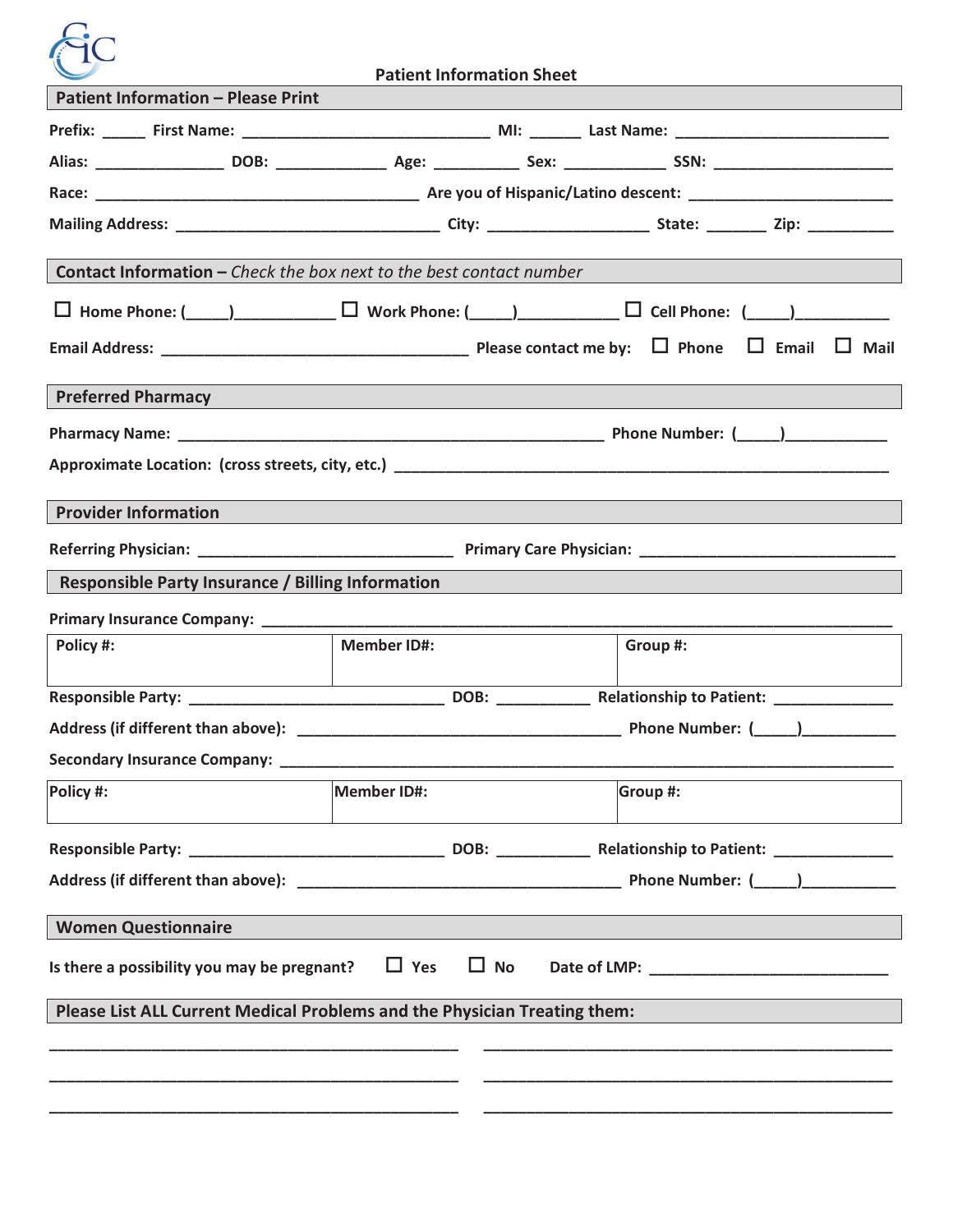| <b>FIC</b>                                            |
|-------------------------------------------------------|
| Please List ALL Past Surgeries & What Year Performed: |

| <b>Please List ALL Current Medications &amp; Dosage:</b>                                                              |                |                                                                        |               |              |  |  |  |
|-----------------------------------------------------------------------------------------------------------------------|----------------|------------------------------------------------------------------------|---------------|--------------|--|--|--|
| <b>Medication</b>                                                                                                     | <b>Dosage</b>  | <b>Medication</b>                                                      | <b>Dosage</b> |              |  |  |  |
|                                                                                                                       |                |                                                                        |               |              |  |  |  |
|                                                                                                                       |                |                                                                        |               |              |  |  |  |
|                                                                                                                       |                |                                                                        |               |              |  |  |  |
| <b>Please List ALL Allergies:</b>                                                                                     |                |                                                                        |               |              |  |  |  |
|                                                                                                                       |                |                                                                        |               |              |  |  |  |
|                                                                                                                       |                |                                                                        |               |              |  |  |  |
|                                                                                                                       |                |                                                                        |               |              |  |  |  |
| <b>Family Medical History:</b>                                                                                        |                |                                                                        |               |              |  |  |  |
| <b>Mother:</b>                                                                                                        |                | Sibling(s):                                                            |               |              |  |  |  |
|                                                                                                                       |                |                                                                        |               |              |  |  |  |
|                                                                                                                       |                |                                                                        |               |              |  |  |  |
| Father:                                                                                                               |                |                                                                        |               |              |  |  |  |
|                                                                                                                       |                |                                                                        |               |              |  |  |  |
|                                                                                                                       |                |                                                                        |               |              |  |  |  |
| <b>Social History</b>                                                                                                 |                |                                                                        |               |              |  |  |  |
| $\Box$ Single<br><b>Marital Status:</b>                                                                               | $\Box$ Married | $\Box$ Divorced<br>$\Box$ Widowed                                      |               |              |  |  |  |
| <b>Occupation(s):</b> Please be specific about any occupations where you may have been exposed to hazardous materials |                |                                                                        |               |              |  |  |  |
|                                                                                                                       |                |                                                                        |               |              |  |  |  |
|                                                                                                                       |                |                                                                        |               |              |  |  |  |
| <b>Tobacco Usage:</b>                                                                                                 |                | $\Box$ Currently, Every Day $\Box$ Currently, Some Days $\Box$ Former  |               | $\Box$ Never |  |  |  |
|                                                                                                                       |                |                                                                        |               |              |  |  |  |
| Alcohol Consumption: $\Box$ Currently, Every Day $\Box$ Currently, Some Days $\Box$ Former                            |                |                                                                        |               | $\Box$ Never |  |  |  |
| Amount Used: ______________________ per $\Box$ day $\Box$ week                                                        |                |                                                                        |               |              |  |  |  |
|                                                                                                                       |                | Type of Alcohol: $\Box$ Beer $\Box$ Wine $\Box$ Liquor $\Box$ Multiple |               |              |  |  |  |
| <b>Drug Use:</b>                                                                                                      |                |                                                                        |               |              |  |  |  |
|                                                                                                                       |                |                                                                        |               |              |  |  |  |

 $\overline{\phantom{a}}$  $\overline{a}$ 

 $\overline{\phantom{0}}$  $\overline{\phantom{a}}$ 

 $\overline{\phantom{0}}$  $\overline{\phantom{a}}$